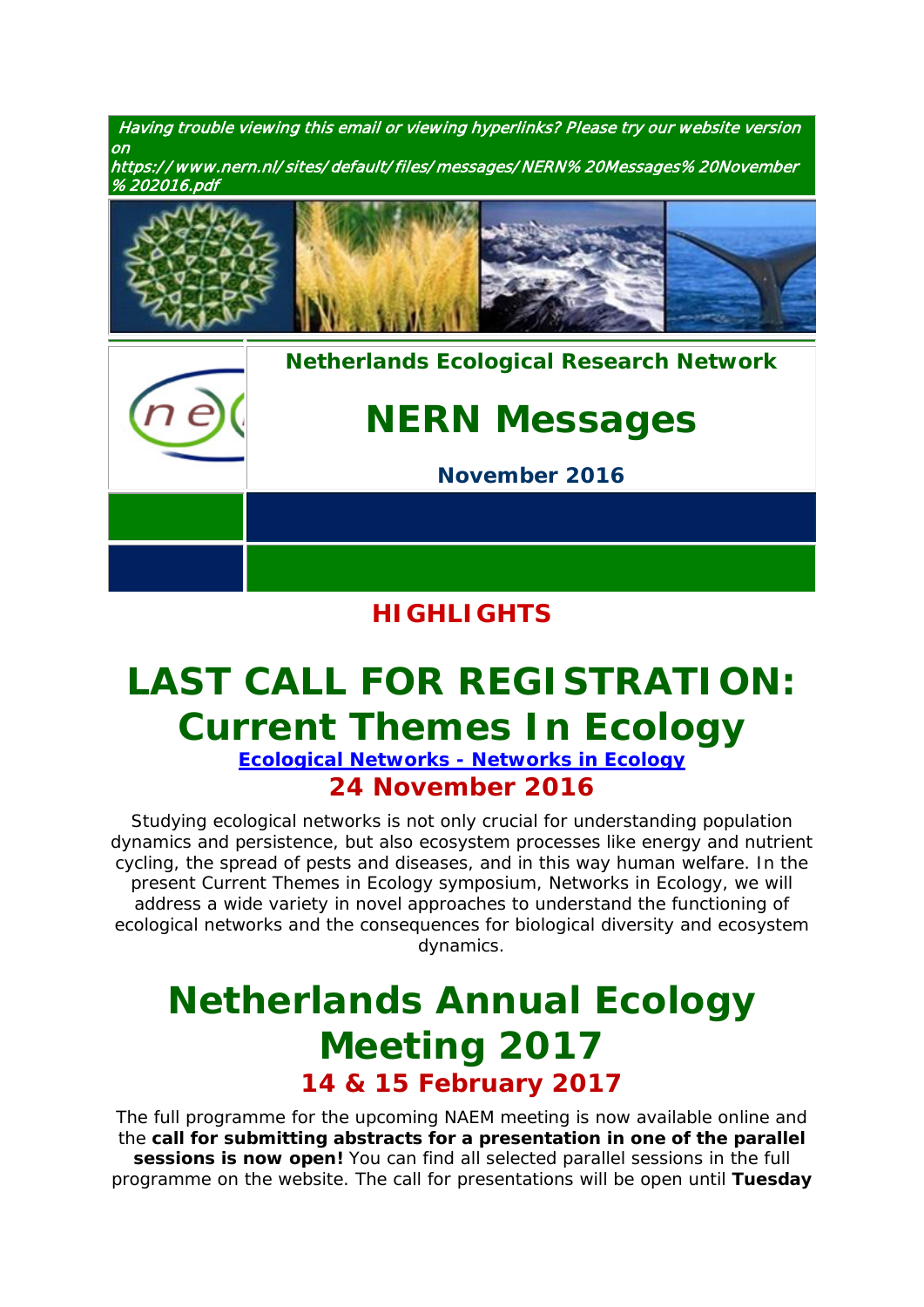**13 December 2016**. So if you are interested in presenting your work as an oral presentation in one of the parallel sessions, then please contact the conveners of the parallel session directly and send them your presentation abstract! More details can be found on the NAEM website [\(www.nern.nl/NAEM2017\)](http://www.nern.nl/NAEM2017). Finally, of course, **you are warmly invited to register and to spread the news to your friends and colleagues!**

#### **1. Workshops / Meetings / Symposia**

- **Global soil security conference** (5-7 December 2016) @ Paris, France. For more information, please click [here.](https://gssparisen.wordpress.com/)
- **CWE Symposium: From Wadden Sea to Marker Wadden: functioning and restoration of large aquatic ecosystems** (9 December 2016) @ University of Groningen, Linnaeusborg, Zaal 'Het OOG', Groningen, The Netherlands. For more information, please click [here.](https://www.wetland-ecology.nl/)
- **Mini Symposium: Environmental Justice & Urban Green** (14 December 2016) @ Wageningen University, GAIA 1, Wageningen, The Netherlands. For more information, please click [here.](https://www.nern.nl/sites/default/files/Mini-Symposium-%20Environmental%20Justice%20and%20Urban%20Green%2014%20Dec.pdf)
- **INTERWOVEN: How Science and Art Meet Belowground** (14 December 2016) @ Wageningen University, Impulse, Stippeneng 2, Wageningen, The Netherlands. For more information, please click [here.](https://www.pe-rc.nl/roots)
- **1st Symposium 'WURomics: Technology- Driven Innovation for Plant Breeding'** (15 December 2016) @ Wageningen University, Orion, Combi Room, Wageningen, The Netherlands. For more information, please click [here.](http://www.wur.nl/nl/Expertises-Dienstverlening/Onderzoeksinstituten/plant-research/show-4/1st-Symposium-WURomics-Technology-Driven-Innovation-for-Plant-Breeding-.htm)
- **Zoology 2016 Congress** (16-17 December 2016) @ University of Antwerp, Belgium. For more information, please click [here.](https://www.uantwerpen.be/en/conferences/zoology-2016/)
- **Joint symposium on Eco-Evolutionary dynamics and Flanders Annual Meeting of Ecology** (19-21 December 2016) @ Ledeganck Campus, Ghent University, Ghent, Belgium. For more information, please click [here.](http://www.ecology.ugent.be/evenet/symposium.php?page=symphome)
- **European Conference of Tropical Ecology** (6-10 February 2017) @ Vrije Universiteit Brussels, Belgium. For more information, please click [here.](http://www.soctropecol-2017.eu/index.php?cat=sessions)

#### **2. Courses**

• **European Forest Resources and the Bio-Economy** (27 November-2 December 2016)

*Within Europe, forests cover 36% of the land area and are one of the most important types of land use for biodiversity conservation, storage of carbon and provision of renewable raw materials for the bio-economy. Under the bio-economy the demand for wood is expected to increase rapidly, both to produce new products, traditional products, as well as for energy. This course addresses the role of European forests in the bioeconomy and the changes that are taking place in management and forest industry. For more information, please click [here.](https://www.pe-rc.nl/forest-resources)*

• **Uncertainty Propagation in Spatial Environmental Modelling** (5-9 December 2016)

*The purpose of this course is to familiarize participants with statistical methods to analyse uncertainty propagation in spatial modelling, such that they can apply these methods to their own models and data. Both attribute and positional errors are considered. Attention is also given to the effects of spatial auto- and cross-correlations on the results of an uncertainty propagation analysis. Computer practicals make use of the R language for statistical computing. For more information, please click [here.](https://www.pe-rc.nl/UPSEM)*

#### • **GIS in Practice** (12-23 December 2016) *GIS is commonly used as a tool to deal with spatial information. Although GIS packages*